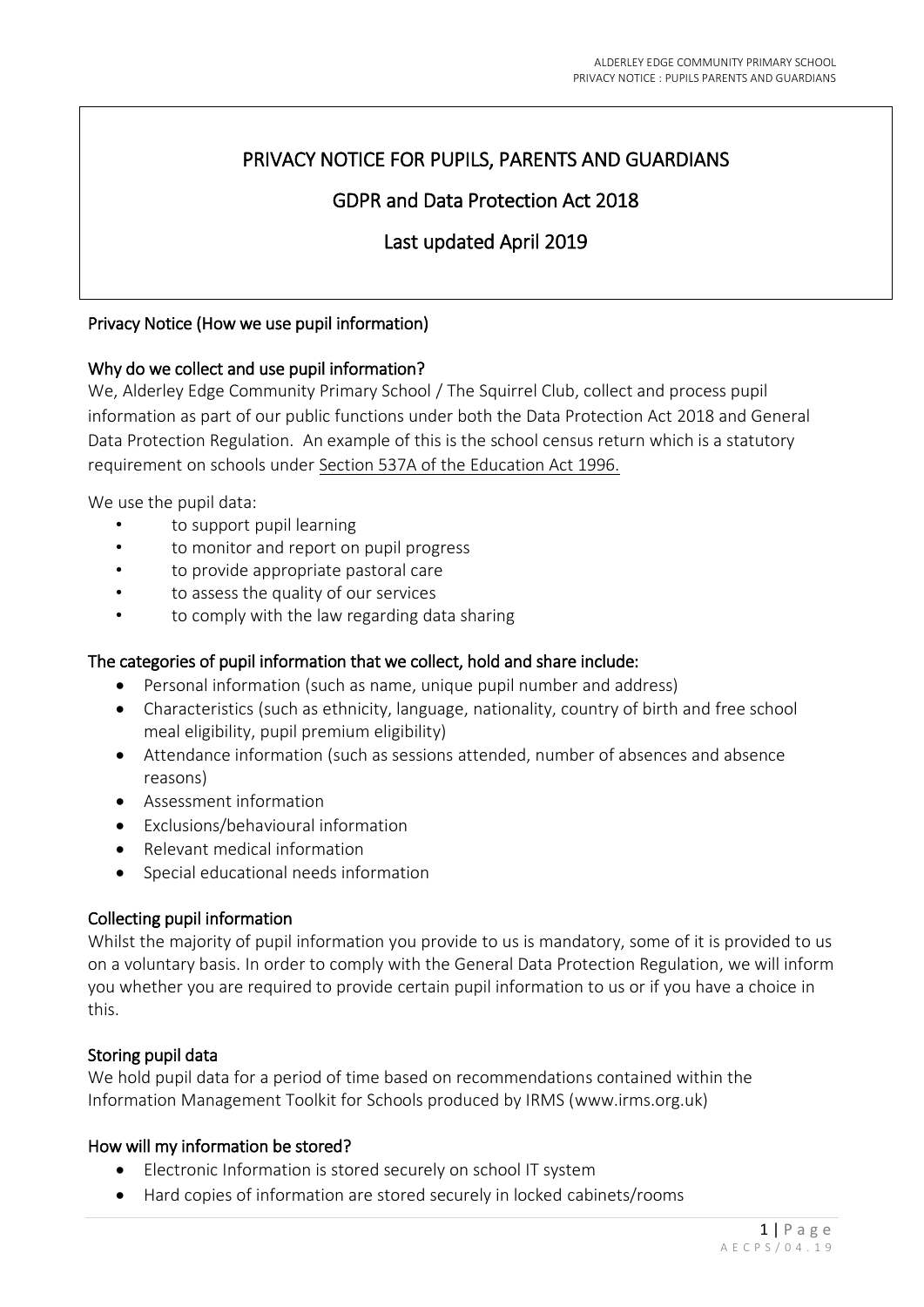## Who do we share pupil information with?

We routinely share pupil information with:

- schools that the pupils attend after leaving us
- our local authority
- the Department for Education (DfE)
- $\bullet$  NHS
- Social Services
- Police

## Why we share pupil information

We do not share information about our pupils with anyone without consent unless the law allows us to do so.

We share pupils' data with the Department for Education (DfE) on a statutory basis. This data sharing underpins school funding and educational attainment policy and monitoring.

We are required to share information about our pupils with our local authority (LA) and the Department for Education (DfE) under section 3 of The Education (Information About Individual Pupils) (England) Regulations 2013.

#### Data collection requirements:

To find out more about the data collection requirements placed on us by the Department for Education (for example; via the school census) go to [https://www.gov.uk/education/data](https://www.gov.uk/education/data-collection-and-censuses-for-schools)[collection-and-censuses-for-schools](https://www.gov.uk/education/data-collection-and-censuses-for-schools)

This enables them to provide services as follows:

- youth support services
- careers advisers

A parent/guardian can request that only their child's name, address and date of birth is passed to their local authority or provider of youth support services by informing us. This right is transferred to the child/pupil once he/she reaches the age 16.

## The National Pupil Database (NPD)

The NPD is owned and managed by the Department for Education and contains information about pupils in schools in England. It provides invaluable evidence on educational performance to inform independent research, as well as studies commissioned by the Department. It is held in electronic format for statistical purposes. This information is securely collected from a range of sources including schools, local authorities and awarding bodies.

We are required by law, to provide information about our pupils to the DfE as part of statutory data collections such as the school census and early years' census. Some of this information is then stored in the NPD. The law that allows this is the Education (Information About Individual Pupils) (England) Regulations 2013.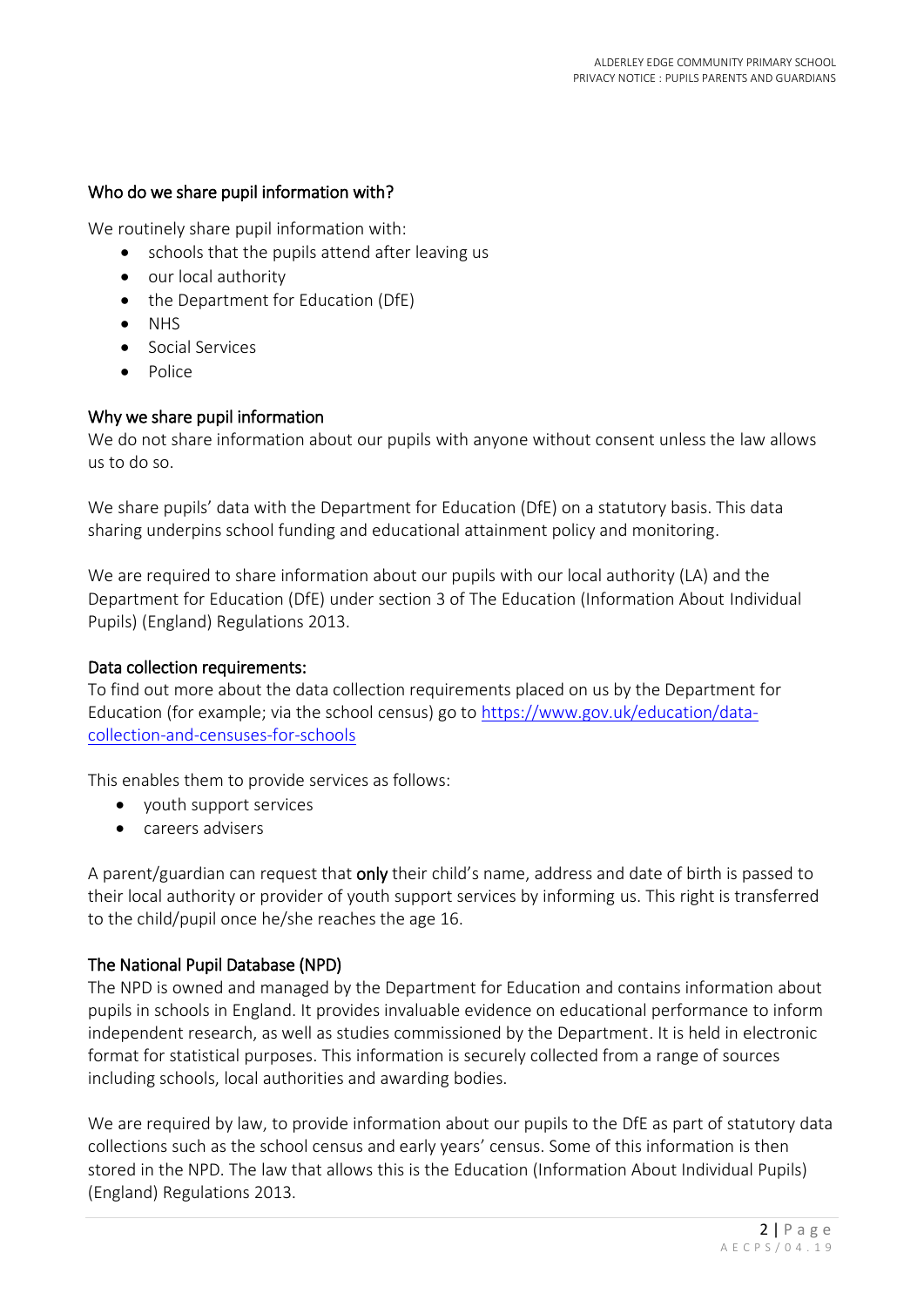To find out more about the pupil information we share with the department, for the purpose of data collections, go to <https://www.gov.uk/education/data-collection-and-censuses-for-schools>

To find out more about the NPD, go t[o https://www.gov.uk/government/publications/national](https://www.gov.uk/government/publications/national-pupil-database-user-guide-and-supporting-information)[pupil-database-user-guide-and-supporting-information](https://www.gov.uk/government/publications/national-pupil-database-user-guide-and-supporting-information)

The department may share information about our pupils from the NPD with third parties who promote the education or well-being of children in England by:

- conducting research or analysis
- producing statistics
- providing information, advice or guidance

The Department has robust processes in place to ensure the confidentiality of our data is maintained and there are stringent controls in place regarding access and use of the data. Decisions on whether DfE releases data to third parties are subject to a strict approval process and based on a detailed assessment of:

- who is requesting the data
- $\bullet$  the purpose for which it is required
- the level and sensitivity of data requested:
- the arrangements in place to store and handle the data

To be granted access to pupil information, organisations must comply with strict terms and conditions covering the confidentiality and handling of the data, security arrangements and retention and use of the data in compliance with the GDPR.

For more information about the department's data sharing process, please visit: <https://www.gov.uk/data-protection-how-we-collect-and-share-research-data>

For information about which organisations the department has provided pupil information, (and for which project), please visit the following website: <https://www.gov.uk/government/publications/national-pupil-database-requests-received>

To contact DfE:<https://www.gov.uk/contact-dfe>

## Will this information be used to take automated decisions about me? No

Will my data be transferred abroad and why? No